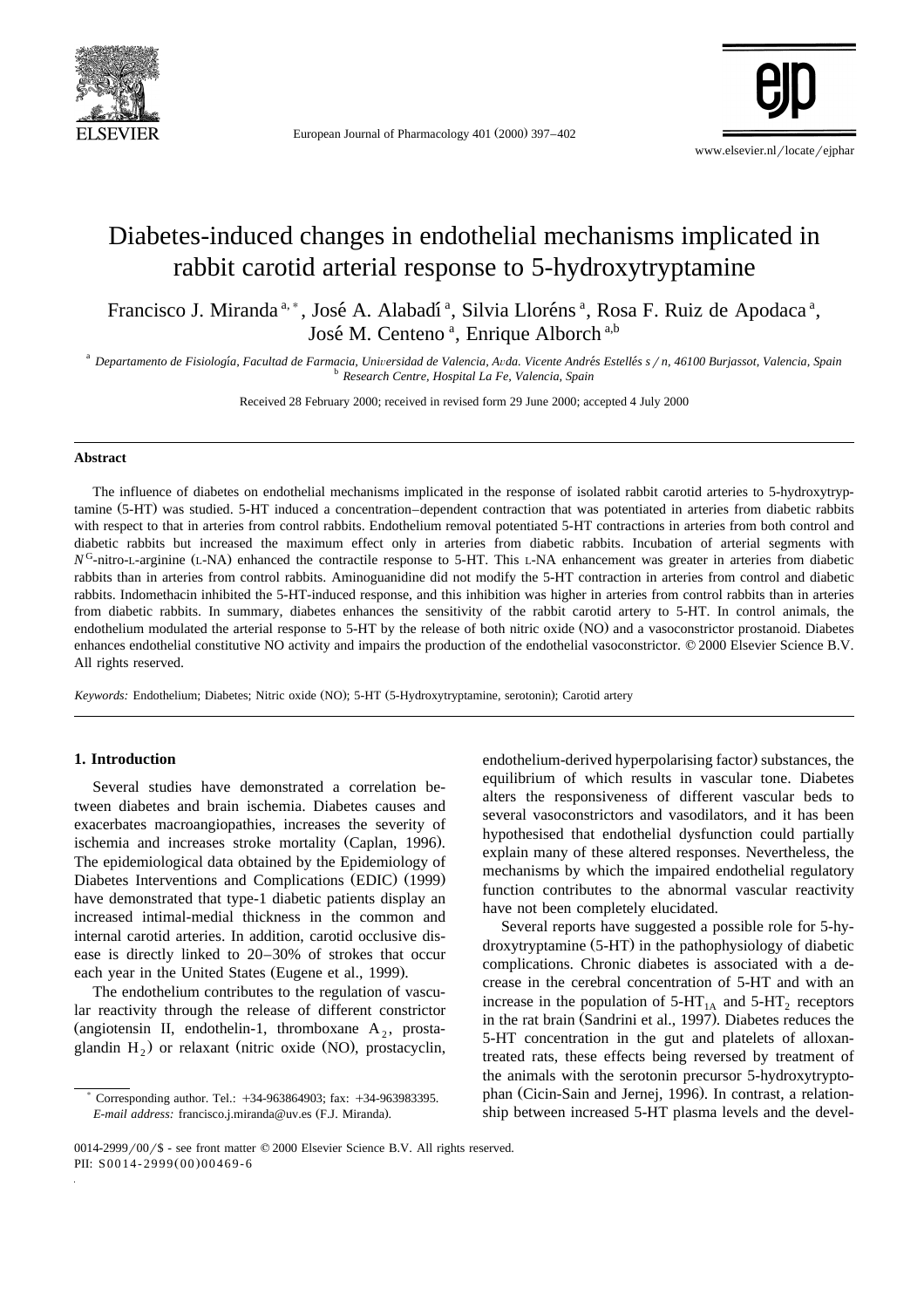opment of diabetic nephropathy has been suggested (Kasho et al., 1998).

We have previously described several aspects of the vasoconstrictor response of cerebral arteries to 5-HT, including the modulatory influence of the endothelium (Miranda et al., 1993), its dependence on the entry of extracellular  $Ca^{2+}$  (Torregrosa et al., 1994) and the receptors involved (Miranda et al., 1995). In addition, we have reported that cerebral arteries exhibit hyperreactivity to 5-HT after subarachnoid hemorrhage via a mechanism that involves the absence of the modulatory role of endothelial NO (Miranda et al., 1996). The aim of the present study was to analyse diabetes-induced changes in the reactivity of the carotid artery to 5-HT, including the study of the effects of the disease on the endothelial mechanisms that regulate this response. To do this, we studied the influence of alloxan-induced diabetes on the modulatory role of endothelial-derived factors in the constrictor response of rabbit carotid artery to 5-HT.

# **2. Materials and methods**

Thirty-three male New Zealand white rabbits were used in the present study. Animals were randomly divided into two experimental groups: 17 in the control group and 16 destined for induction of experimental diabetes. Housing conditions and experimental procedures were in accordance with the European Union regulations on the use of animals for scientific purposes  $\frac{86}{609}$  EEC, Article 5, Appendix II) and promulgated by Spanish legislation on March 14, 1988 (R.D. 223/1988).

#### *2.1. Induction of diabetes and control animals*

For induction of experimental diabetes, rabbits weighing 2.0–3.2 kg were sedated with intramuscular 40 mg of ketamine (Ketolar<sup>®</sup>). Diabetes was induced by injecting alloxan  $(100 \text{ mg kg}^{-1})$  into the lateral ear vein. To prevent hypoglycaemia, 10 ml of 5% glucose was injected  $(i.v.)$ after the alloxan and drinking water was supplemented with 10% glucose for the first 24 h after the alloxan injection. Thereafter, the animals were maintained on tap water and regular food ad libitum for 6 weeks. A second group of rabbits  $(2.1-3.0 \text{ kg})$  was maintained under the same conditions for the same time period to serve as age-matched controls (henceforth "control rabbits"). Diabetic rabbits showed a marked increase in serum glucose and a failure to increase their body weight when compared with control rabbits. Table 1 shows the mean values of body weight and glycaemia before and 6 weeks after diabetes induction for the rabbits in the diabetic group and for the rabbits in the control group. Two rabbits that received alloxan injection failed to become diabetic and were excluded of the study.

| Table 1 |  |                                                           |  |  |  |
|---------|--|-----------------------------------------------------------|--|--|--|
|         |  | Body weight and glycaemia in control and diabetic rabbits |  |  |  |

|                  | Body weight<br>(kg)        | Glycaemia<br>$\pmod{1^{-1}}$ | $\boldsymbol{n}$ |
|------------------|----------------------------|------------------------------|------------------|
| Control rabbits  |                            |                              |                  |
| Initial time     | $2.55 + 0.09$              | $5.9 + 0.2$                  | 17               |
| 6 weeks after    | $3.55 + 0.08$              | $6.0 + 0.2$                  | 17               |
| Diabetic rabbits |                            |                              |                  |
| Initial time     | $2.49 + 0.09$              | $6.0 + 0.2$                  | 16               |
| 6 weeks after    | $3.00 + 0.07$ <sup>a</sup> | $20.4 + 1.3^a$               | 14               |

Results are means  $+SEM$ .

<sup>a</sup>Significantly different from corresponding value in control rabbits,  $P<0.05$ .

#### *2.2. Isometric tension recording*

Six weeks after diabetes induction, the diabetic and the age-matched control rabbits were anaesthetised with sodium thiopental (sodium pentothal, 2% i.v.) and killed by injection of potassium chloride (10 mEq, 0.5 ml kg<sup>-1</sup>, i.v.). The common carotid arteries were dissected free and cut into cylindrical segments measuring 4 mm in length. Each segment was prepared for isometric tension recording in an organ bath. Two stainless steel L-shaped pins (diameter,  $125 \mu m$ ) were introduced through the arterial lumen. One pin was fixed to the organ bath wall and the other pin was connected to a strain gauge for isometric tension recording. The organ bath contained 5 ml of Ringer–Locke solution that was bubbled continuously with 95%  $O_2$  and 5%  $CO<sub>2</sub>$  to provide a pH of 7.3–7.4. Temperature was kept at  $37^{\circ}$ C. A resting tension of 2 g was applied to the arterial segments, and they were allowed to equilibrate for a period of 60–90 min before the experiments were started. Tension was readjusted when necessary and the bath fluid was changed every 15 min. After this period of equilibration, the reactivity of the arterial segments was checked by depolarisation with 50 mM KCl. There were not significant differences in the response to KCl between arteries from control and diabetic rabbits.

#### 2.3. Concentration–response curves of 5-HT

The experiments were carried out with carotid arteries from both control and diabetic rabbits. Concentration– response curves for 5-HT  $(10^{-8}$  to  $10^{-5}$  M) were obtained by its cumulative addition to the organ bath. To assess the influence of the endothelium on the effect of 5-HT, concentration–response curves were obtained with arteries from which the endothelium had been removed by rubbing the intimal surface with a scored stainless steel rod (rubbed arteries). The absence of endothelium was checked by silver staining (Caplan and Schwartz, 1973). To assess the participation of NO in the response of carotid arteries to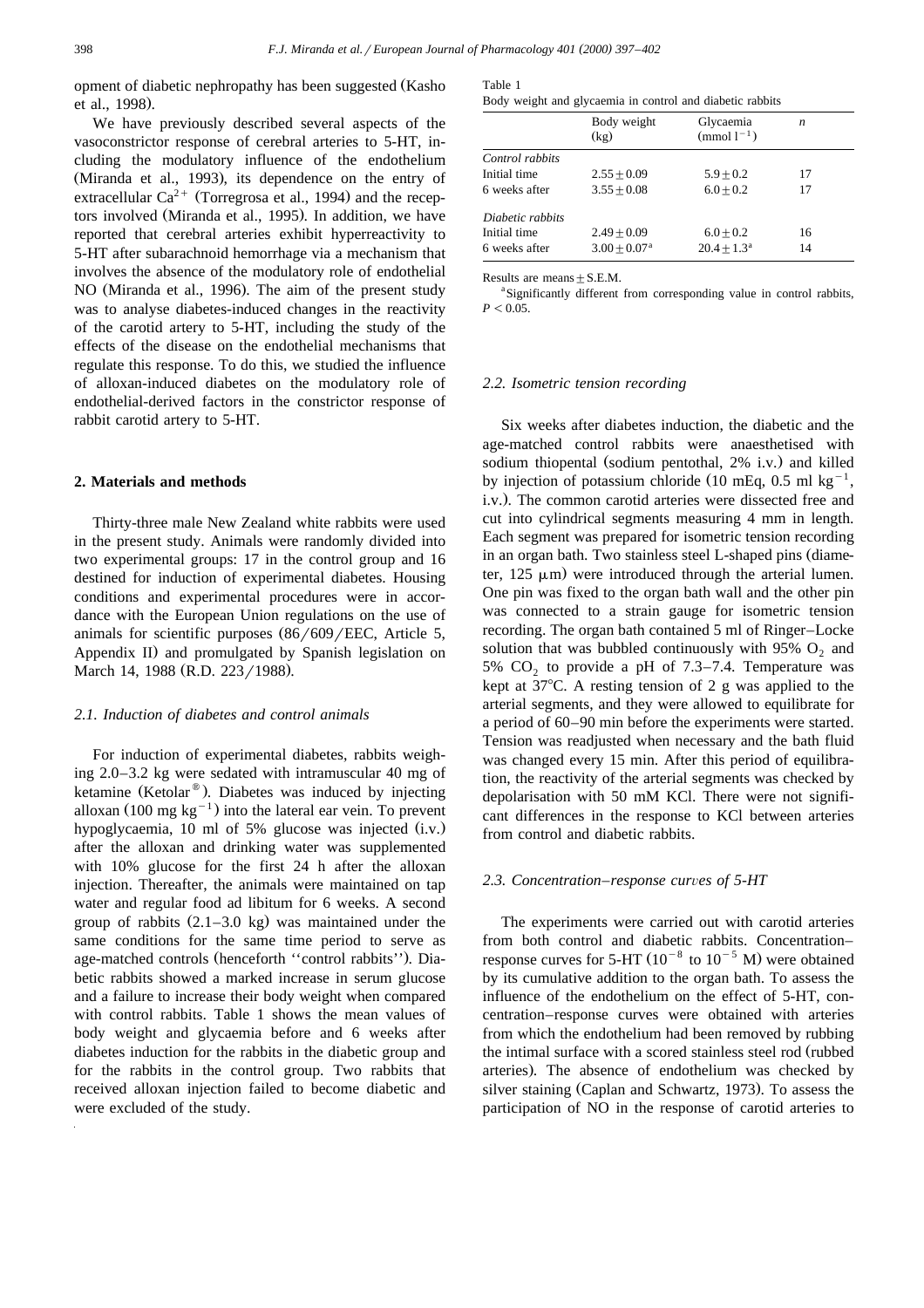

Fig. 1. Concentration–contraction response curves for 5-HT in carotid arteries isolated from control and diabetic rabbits with (unrubbed) and without (rubbed) endothelium. Values represent means  $\pm$  S.E.M.

5-HT, the concentration–response curves for this amine were obtained after incubation  $(20 \text{ min})$  of the unrubbed arteries with the inhibitor of NO synthase (NOS)  $N<sup>G</sup>$ nitro-L-arginine  $(L-NA, 10^{-4} M)$ . Moreover, we examined the possibility that NO synthesised by the inducible NOS (iNOS) participated in the 5-HT-induced response by obtaining concentration–response curves for 5-HT in unrubbed arteries after incubation (20 min) with aminoguanidine  $(10^{-5}$  M), a selective inhibitor of the iNOS. To examine the possibility that some arachidonic acid derivative could modulate the arterial response to 5-HT, we obtained concentration–response curves for 5-HT after incubation (20 min) of the unrubbed arteries with indomethacin  $(10^{-5}$  M), an inhibitor of cyclooxygenase. Finally, we also obtained concentration–response curves for 5-HT in the presence of both L-NA  $(10^{-4}$  M) and indomethacin  $(10^{-5}$  M).

# *2.4. Drugs and solutions*

Alloxan, 5-HT, aminoguanidine and indomethacin were obtained from Sigma and L-NA from Peptide Institute. Alloxan was dissolved in saline solution. 5-HT, aminoguanidine and L-NA were dissolved in twice-distilled water and diluted in saline solution; the L-NA solution required sonication to dissolve completely. Indomethacin was dissolved in ethanol and diluted in saline solution. The composition of the Ringer–Locke solution was (mM): NaCl, 120; KCl, 5.4; CaCl, 2.2; MgCl, 1.0; NaHCO<sub>3</sub>, 25; and glucose, 5.6. To prepare the KCl-depolarising solution, NaCl was replaced by an equimolar amount of KCl in the normal Ringer–Locke solution.

#### *2.5. Statistical analysis*

Comparisons of body weight and glycaemia between control and diabetic rabbits were made by using unpaired Student's *t*-test. 5-HT-induced contractions are expressed as a percentage of the previous depolarisation induced by 50 mM KCl. For each concentration–response curve the maximum effect  $(E_{\text{max}})$  and the concentration of 5-HT which produced half of  $E_{\text{max}}$  (EC<sub>50</sub>) were calculated. Maximum effects are expressed as means  $\pm$  standard error of the mean (S.E.M.) and  $EC_{50}$  as the geometric mean with its confidence limits (95%) for repeated experiments. Statistical comparisons of  $E_{\text{max}}$  and  $-\log\text{EC}_{50}$  (pD<sub>2</sub>) values between arteries from control and diabetic rabbits receiving the same experimental treatment were achieved by using unpaired Student's *t*-test. Comparisons between the values of  $E_{\text{max}}$  and  $pD_2$  of the concentration–response curves for 5-HT obtained with the different treatments in the arteries from the control rabbits were made using analysis of variance (ANOVA) followed by the Newman–Keuls test. The same tests were used to compare the  $E_{\text{max}}$  and pD<sub>2</sub> values of the curves obtained with the different treatments in the arteries from diabetic rabbits. A probability value of less than 5% was considered significant.

Table 2

 $EC_{50}$  and maximum effect  $(E_{\text{max}})$  values for concentration–response curves for 5-HT in rabbit carotid artery

|                            | $EC_{50}$ ( $\times 10^{-7}$ M) | $E_{\rm max}$ (%)   | $\boldsymbol{n}$ |
|----------------------------|---------------------------------|---------------------|------------------|
| Control rabbits            |                                 |                     |                  |
| Control                    | $3.1(2.9-3.5)$                  | $86 + 6$            | 51               |
| Rubbed                     | $1.2(1.0-1.5)^{a}$              | $101 + 8$           | 15               |
| L-NA $10^{-4}$ M           | $0.8(0.7-0.9)^a$                | $120 + 5^{\rm a}$   | 15               |
| Indomethacin $10^{-5}$ M   | $5.4(5.0-5.7)^{a,b,c}$          | $37 + 3^{a,b,c}$    | 19               |
| L-NA $10^{-4}$ M +         | $0.9(0.8-0.9)^{a,d}$            | $106 + 4^d$         | 14               |
| Indomethacin $10^{-5}$ M   |                                 |                     |                  |
| Aminoguanidine $10^{-5}$ M | $2.6(2.2 - 2.9)$                | $74 + 6$            | 18               |
| Diabetic rabbits           |                                 |                     |                  |
| Control                    | $2.3(2.1-2.6)^e$                | $85 + 3$            | 47               |
| Rubbed                     | $0.6(0.5-0.8)^{a,e}$            | $138 + 7^{a,e}$     | 17               |
| L-NA $10^{-4}$ M           | $0.5(0.4-0.6)$ <sup>a</sup>     | $138 + 5^{a,e}$     | 10               |
| Indomethacin $10^{-5}$ M   | $5.0(4.4-5.7)^{a,b,c}$          | $57 + 3^{a,b,c,e}$  | 11               |
| L-NA $10^{-4}$ M +         | $2.0(1.8-2.3)^{b,c,d,e}$        | $111 + 5^{a,b,c,d}$ | 6                |
| Indomethacin $10^{-5}$ M   |                                 |                     |                  |
| Aminoguanidine $10^{-5}$ M | $2.8(2.6 - 3.0)$                | $77 + 4$            | 20               |

*E*max values are expressed as a percentage of a previous depolarisation with KCl 50 mM.

EC<sub>50</sub> values are means and confidence limits;  $E_{\text{max}}$  values are means  $\pm$  $S.E.M.$ 

<sup>a</sup> Significantly different from corresponding control value,  $P < 0.05$ . <sup>b</sup>Significantly different from corresponding rubbed value,  $P < 0.05$ .

 $\text{Significantly different from corresponding L-NA value, } P < 0.05.$ 

dSignificantly different from corresponding indomethacin value,  $P < 0.05$ .

e Significantly different from corresponding value in control rabbits,  $P<0.05$ .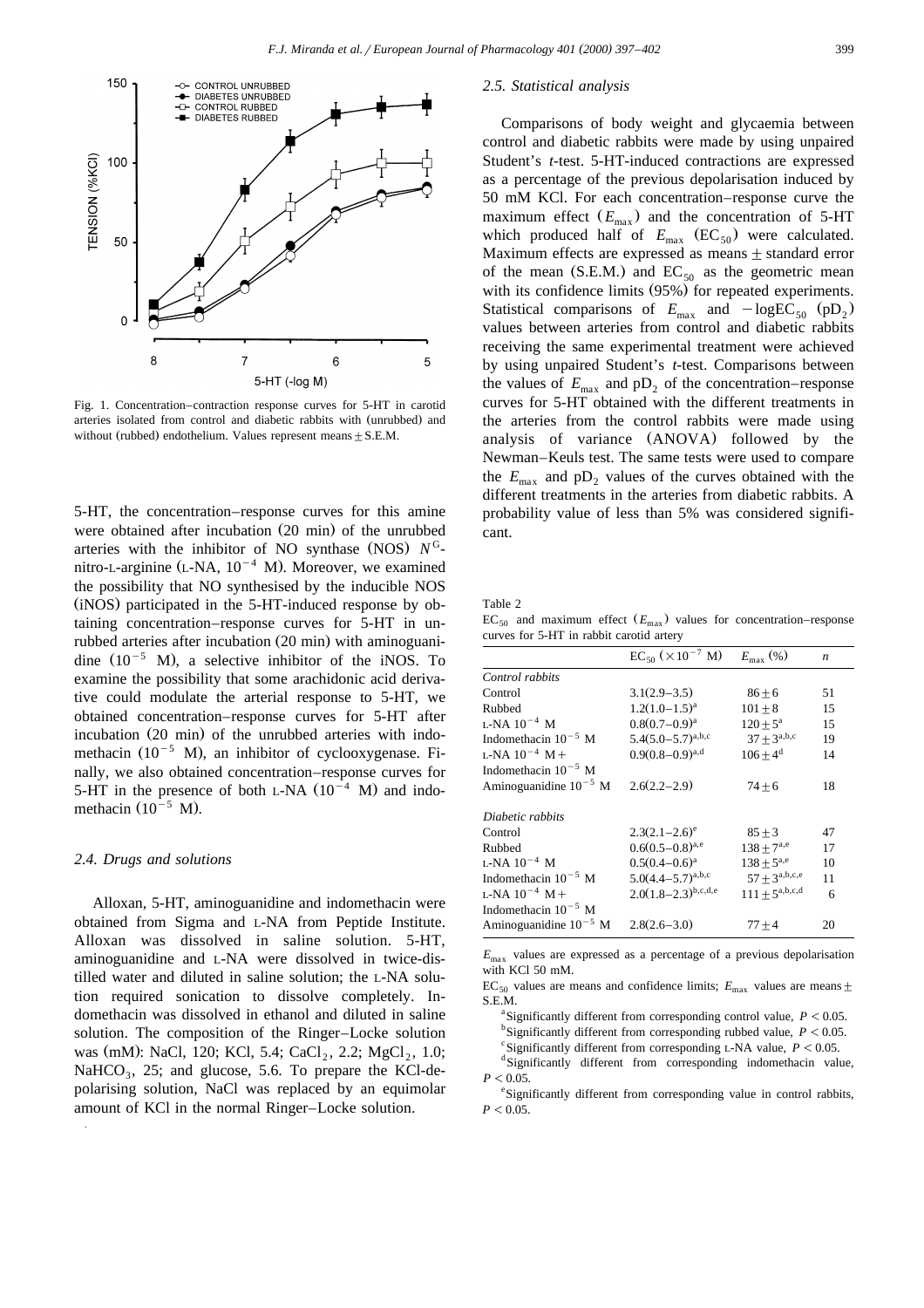# **3. Results**

5-HT  $(10^{-8}$  to  $10^{-5}$  M) induced a concentration-dependent contraction of the carotid artery from either control or diabetic rabbits (Fig. 1). The  $EC_{50}$  of the concentration–response curve was significantly lower in arteries from diabetic rabbits with respect to that obtained in arteries from control rabbits, without significant differences between  $E_{\text{max}}$  values (Table 2). The maximal contraction induced by 5-HT was  $2518 \pm 121$  mg (control rabbits) and  $2445 \pm 172$  mg (diabetic rabbits). In arteries from control rabbits, mechanical removal of the endothelium displaced to the left the concentration–response curve for 5-HT without significantly changing the maximal contraction (Fig. 1, Table 2). In arteries from diabetic rabbits, removal of the endothelium enhanced the 5-HT induced contraction both in terms of  $E_{\text{max}}$  and EC<sub>50</sub> values (Fig. 1, Table 2). The concentration–response curve for 5-HT obtained in rubbed arteries from diabetic rabbits exhibited a lower EC<sub>50</sub> and a higher  $E_{\text{max}}$  value with respect to values obtained in rubbed arteries from control rabbits (Fig. 1, Table 2).

Incubation with L-NA  $(10^{-4}$  M) enhanced the contractions induced by 5-HT in arterial segments from both control (Fig. 2) and diabetic (Fig. 3) rabbits. The maximal contraction in response to 5-HT in L-NA-treated arteries from diabetic animals was significantly higher than that obtained in arterial segments from control rabbits (Table  $2$ .

Incubation with aminoguanidine  $(10^{-5}$  M) did not significantly modify the contractile action of 5-HT in arterial



Fig. 2. Concentration–contraction response curves for 5-HT in carotid arteries isolated from control rabbits in different experimental conditions: control, without endothelium (rubbed), incubated with L-NA  $(10^{-4}$  M), incubated with indomethacin  $(10^{-5}$  M), incubated with L-NA  $(10^{-4}$  $M$ ) + indomethacin (10<sup>-5</sup> M) and incubated with aminoguanidine (10<sup>-5</sup> M). Values represent means  $+ S.E.M.$ 



Fig. 3. Concentration–contraction response curves for 5-HT in carotid arteries isolated from diabetic rabbits in different experimental conditions: control, without endothelium (rubbed), incubated with L-NA  $(10^{-4}$ M), incubated with indomethacin  $(10^{-5}$  M), incubated with L-NA  $(10^{-4}$  $M$  + indomethacin (10<sup>-5</sup> M) and incubated with aminoguanidine (10<sup>-5</sup>) M). Values represent means  $\pm$  S.E.M..

segments isolated from either control (Fig. 2) or diabetic  $(Fig. 3)$  rabbits.

The incubation of carotid arteries from both control  $(Fig. 2)$  and diabetic  $(Fig. 3)$  rabbits with indomethacin  $(10^{-5}$  M) significantly inhibited the concentration–response curve for 5-HT, both in terms of  $EC_{50}$  and  $E_{\text{max}}$ values, with respect to that obtained either in control, rubbed or L-NA preincubated arterial segments (Table 2). The maximal contraction in response to 5-HT in indomethacin-treated arteries from control animals was significantly lower than that obtained in arterial segments from diabetic rabbits (Table 2).

In the presence of both L-NA  $(10^{-4}$  M) and indomethacin  $(10^{-5}$  M), the concentration–response curve for 5-HT obtained in carotid arteries from control rabbits exhibited an  $E_{\text{max}}$  significantly higher than that obtained in arteries preincubated with indomethacin alone and an  $EC_{50}$ significantly lower than that obtained both in control and indomethacin-treated arteries (Fig. 2, Table 2).

In arteries isolated from diabetic rabbits (Fig. 3), the  $E_{\text{max}}$  of the concentration–response curve for 5-HT obtained in the presence of both L-NA and indomethacin was significantly higher than that obtained either in the absence of both inhibitors or in the presence of indomethacin alone and was significantly lower with respect to that obtained in either rubbed or L-NA-treated arteries (Table 2). The  $EC_{50}$ obtained in arterial segments preincubated with both inhibitors was significantly higher than that obtained in rubbed and L-NA-treated arteries and significantly lower than that obtained in indomethacin-treated arteries (Table 2). When compared with responses induced in  $L-NA$  +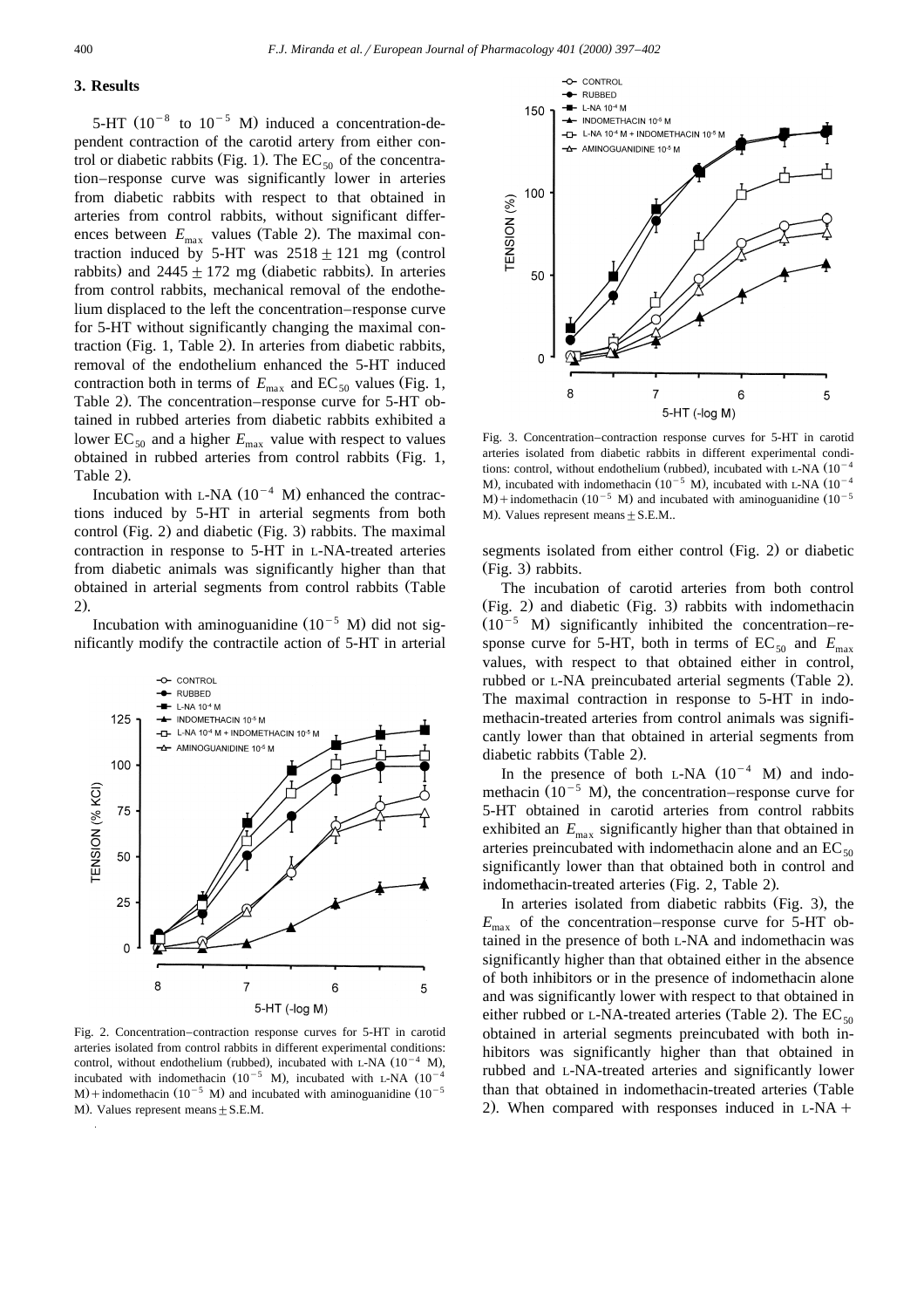indomethacin-treated arteries from control animals, the  $EC_{50}$  was significantly higher in arterial segments from diabetic rabbits without there being significant differences in the  $E_{\text{max}}$  values (Table 2).

Table 2 summarises the  $E_{\text{max}}$  and  $EC_{50}$  values of concentration–response curves for 5-HT under the different experimental conditions.

# **4. Discussion**

The influence of alloxan-induced diabetes on the modulatory role of the endothelium in the constrictor response of rabbit carotid artery to 5-HT was examined. Alloxan is a diabetogenic agent that induces in the animal a syndrome resembling type-I diabetes mellitus, characterised by hyperglycaemia, hypercholesterolaemia, glycosuria, and raised levels of glycosylated haemoglobin in erythrocytes (Agrawal et al., 1987), and it is commonly used as a valid experimental model of diabetes in the rabbit (Oztürk et al., 1996).

The present results show that 5-HT strongly contracted carotid arteries isolated from control rabbits. Alloxan-induced diabetes potentiated the contractile action of 5-HT on the carotid artery, as can be deduced from the statistically significant displacement to the left of the concentration–response curve. This would be in agreement with the diabetes enhancement of the pressor response to 5-HT in the pulmonary circulation (El Kashef, 1996) and the enhanced sensitivity of the basilar artery to 5-HT observed in short-term diabetic rats (Van Buren et al., 1998). In arteries from control rabbits, the elimination of the endothelial cell layer by rubbing of the internal surface potentiated the contractile activity of 5-HT, thus indicating that the endothelium partially counteracts this response. The endothelial modulation of the 5-HT-induced contraction has been reported in previous works (Miranda et al., 1993; Valentin et al., 1996). In rubbed arteries from diabetic animals, a greater potentiation of the 5-HT-induced contraction with respect to control rabbits was observed. This result would indicate that diabetes enhances the inhibitory influence of the endothelium on 5-HT-induced contractions in rabbit carotid artery. This enhancement in the modulatory activity of the endothelium is in agreement with some reports that show an enhanced endothelium-dependent relaxation in response to histamine (White and Carrier, 1986) and to acetylcholine (Bhardwaj and Moore, 1988; Pieper, 1999) in diabetes. However, this result also suggests the existence of a diabetes-induced hyperreactivity of the carotid arterial smooth muscle to 5-HT that would be partially deadened by the enhanced modulatory activity of the endothelium.

We studied the possibility that the modulatory action of the endothelium could be achieved, at least partially, through the release of NO. NO is synthesised from the amino acid L-arginine by the  $Ca^{2+}$ -dependent enzyme NOS. There are three isoenzymes of NOS (Moncada et al.,

1997): two constitutive isoforms, endothelial (eNOS) and neuronal (nNOS) and one iNOS. Incubation of carotid arteries with the inhibitor of the constitutive NOS L-NA significantly enhanced the contractile response of arterial segments to 5-HT. Because the response of the L-NAtreated carotid arteries to 5-HT was significantly higher in arterial segments from diabetic rabbits than in those from control rabbits, it can be deduced that NO was more effective at inhibiting diabetic than control arteries, indicating a greater modulatory role of NO in the diabetic state. This would be in agreement with studies of diabetic rats showing that diabetes-induced endothelial dysfunction results, in part, from an increase in NO production during the course of the disease (Pieper et al., 1998). An excessive NO production has also been suggested to contribute to the renal hyperfiltration and hyperperfusion that characterise early diabetic nephropathy (Sugimoto et al., 1998; Choi et al., 1999).

The expression of iNOS has been described in several pathological conditions. iNOS has been suggested to participate in the pathophysiology of certain vascular disorders (Sayama et al., 1998; Nogawa et al., 1998; Forster et al., 1999). It has also been suggested that iNOS could play a role in diabetic vasculopathy (Stevens et al., 1997). In the present work, we studied the possible induction by diabetes of NO synthesis in the carotid artery by obtaining concentration–response curves for 5-HT in the presence of aminoguanidine, an inhibitor of iNOS. The results obtained showed that aminoguanidine did not significantly modify the vascular response to 5-HT, thus excluding the participation of an inducible source of NO in the carotid arterial bed of diabetic rabbits. This result is in agreement with the absence of an inhibitory effect of aminoguanidine on the enhanced relaxant response to ACh of rat aortic rings in the early stages of the streptozotocin-induced diabetes (Pieper, 1999).

In the present work, we also examined the participation of a derivative from arachidonic acid via cyclooxygenase in the modulation of the response of the carotid artery to 5-HT by obtaining concentration–response curves for this amine in the presence of the inhibitor of the enzyme cyclooxygenase indomethacin (Moncada and Vane, 1979). The results obtained show that indomethacin significantly inhibited the 5-HT-induced contraction in arteries from both control and diabetic rabbits, thus suggesting that the contractile carotid response to 5-HT is modulated, in addition to NO, by the release of a vasoconstrictor prostanoid (i.e., thromboxane  $A_2$ ). Because the response of the indomethacin-treated carotid arteries to 5-HT was significantly lower in arterial segments from control rabbits than in those from diabetic rabbits, it can be deduced that this vasoconstrictor prostanoid has lower modulatory activity in the diabetic state. This would be in agreement with studies performed in diabetic rats suggesting a decreased formation of thromboxane  $A_2$  in the mesenteric arterial bed of diabetic rats (Makino and Kamata, 1998).